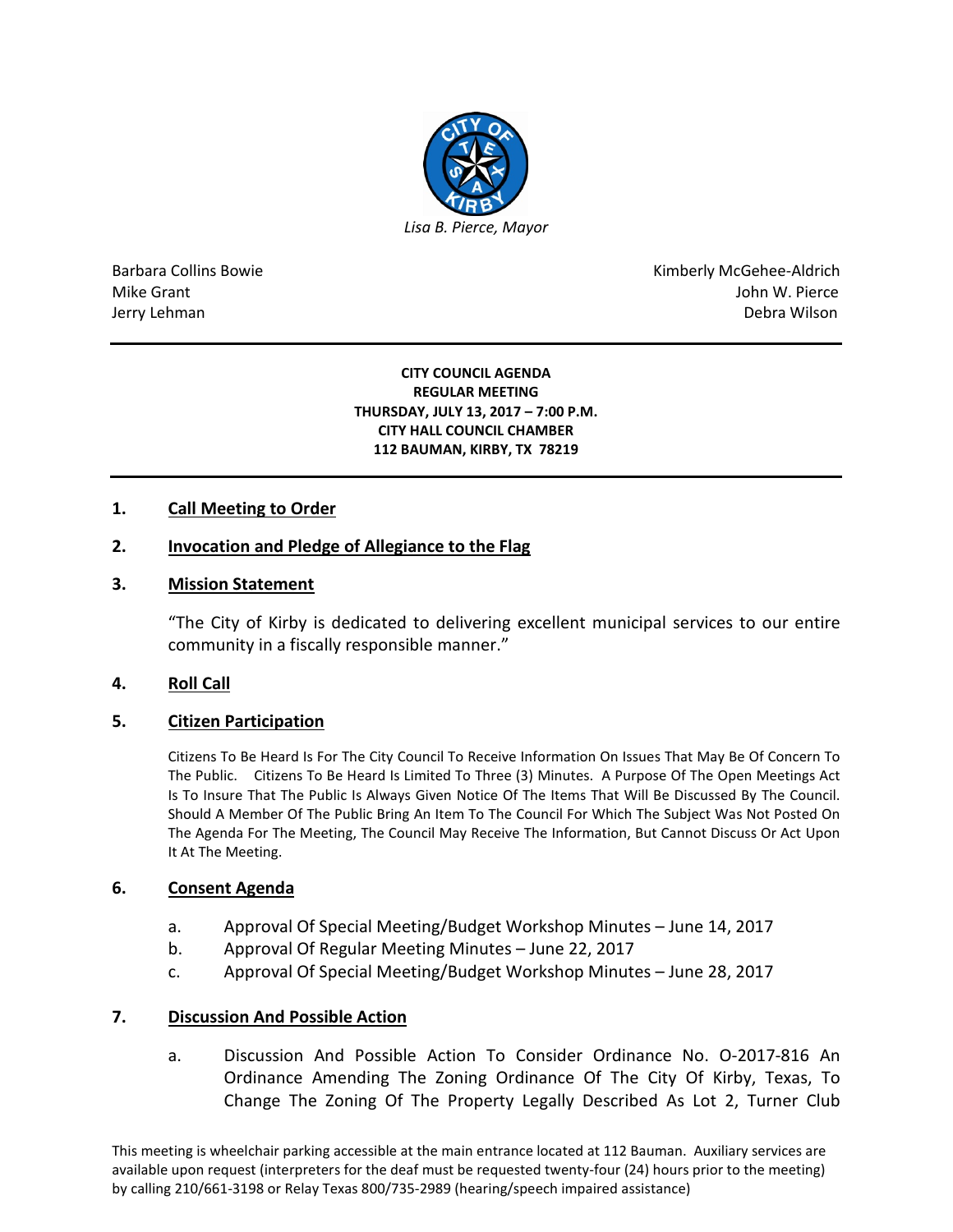Subdivision, As Shown On Plat Recorded In Volume 9638, Page 188 Of The Deed And Plat Records Of Bexar County, Texas, From "C-2" Commercial District To "P" Public District. This Is The Second Reading.

- b. Discussion And Possible Action To Consider Ordinance No. O-2017-817 Relating To A Curfew For Any Person Under The Age Of Seventeen Years During Certain Hours, Making It Unlawful For Any Parent Or Person In Loco Parentis Entitled To Custody Or Control Of A Minor To Violate This Ordinance And Imposing Penalties. This Is The Second Reading.
- c. Discussion And Possible Action To Remove Member(s) From The Kirby Senior Center Strategic Planning Committee
- d. Discussion And Possible Action To Appoint Member(s) To The Kirby Senior Center Strategic Planning Committee
- e. Discussion And Possible Action To Select Three Council Members To Attend The 2017 Texas Municipal League Conference October 3 – 6, 2017 In Houston, Texas
- f. Discussion And Possible Action Regarding Items For The Next Budget Amendment For Fiscal Year 2016-2017
- g. Discussion And Possible Action To Consider Resolution No. R-2017-693 Approving The Hazard Mitigation Plan With Bexar County

# **8. Requests and Announcements**

a. Requests By Mayor And Council Members For Items To Be Placed On Future City Council Agendas And Announcements On City Events/Community Interests

# **9. Adjournment**

 Monique L. Vernon City Manager

\_\_\_\_\_\_\_\_\_\_\_\_\_\_\_\_\_\_\_\_\_\_\_\_\_\_\_

Patty Cox, TRMC City Secretary

\_\_\_\_\_\_\_\_\_\_\_\_\_\_\_\_\_\_\_\_\_\_

The City Council reserves the right to adjourn into executive session at any time to discuss any of the matters listed on this agenda if authorized by Texas Government Code Section 551.071, Consultation with Attorney, Texas Government Code Section 551.072, Deliberations about Real Property, Texas Government Code Section 551.074, Personnel Matters, and Texas Government Code Section 551.076, Security Devices or Security Audits.

This meeting is wheelchair parking accessible at the main entrance located at 112 Bauman. Auxiliary services are available upon request (interpreters for the deaf must be requested twenty-four (24) hours prior to the meeting) by calling 210/661-3198 or Relay Texas 800/735-2989 (hearing/speech impaired assistance)